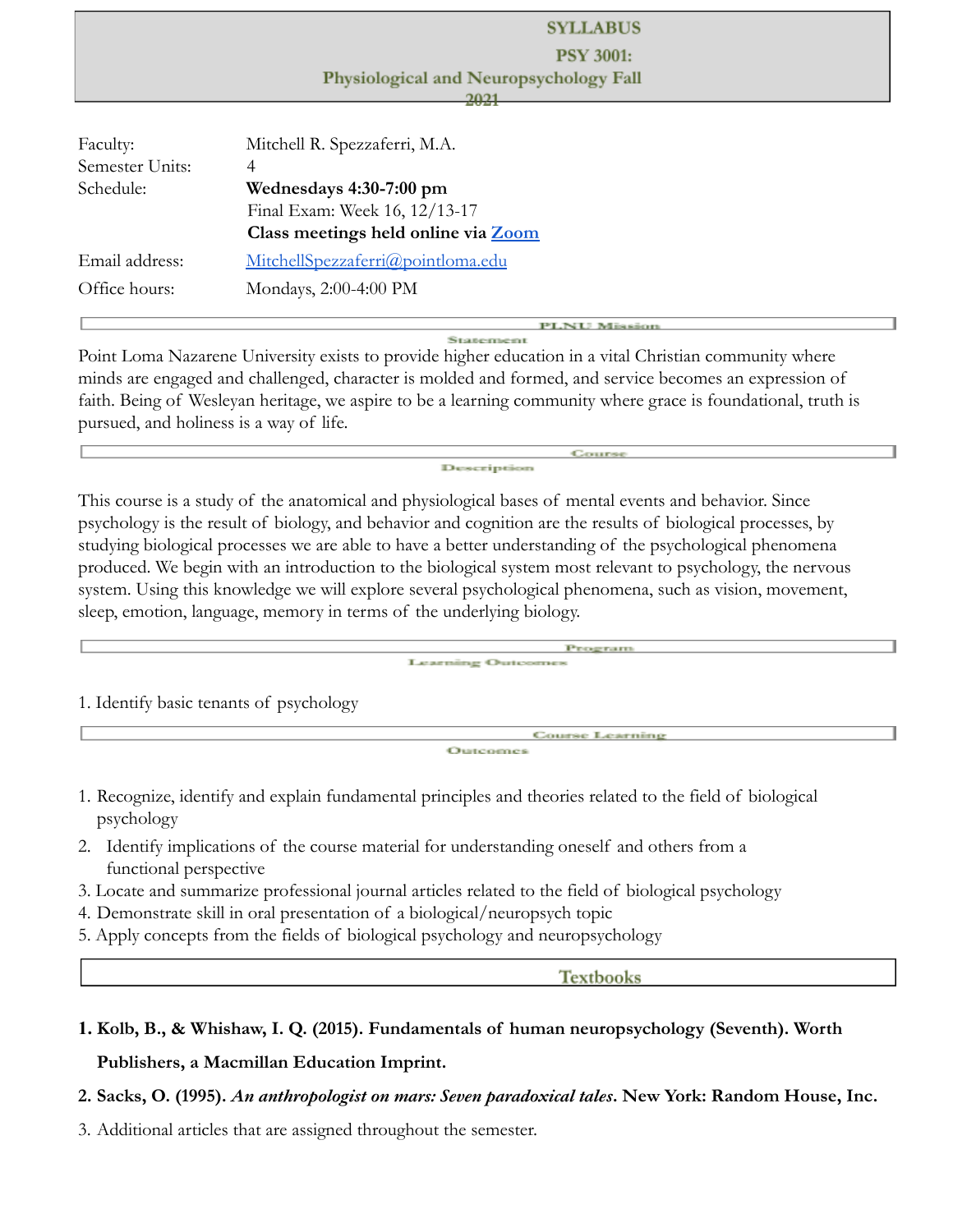#### konumse: Cimodiis Elizabet Traficarrosarioso

In the interest of providing sufficient time to accomplish the stated Course Learning Outcomes, this class meets the PLNU credit hour policy for a 4-unit class delivered over 15 weeks. It is anticipated that students will spend a minimum of 37.5 participation hours per credit hour on their coursework. For this course, students will spend an estimated 150 total hours meeting the course learning outcomes. The time estimations are provided in the Canvas modules.

#### Attendance

Regular and punctual attendance at all **synchronous** class sessions is considered essential to optimum academic achievement. If the student is absent for more than 10 percent of class sessions (virtual or face-to-face), the faculty member will issue a written warning of de-enrollment. If the absences exceed 20 percent, the student may be de-enrolled without notice until the university drop date or, after that date, receive the appropriate grade for their work and participation. In some courses, a portion of the credit hour content will be delivered **asynchronously**, and attendance will be determined by submitting the assignments by the posted due dates. See [Academic Policies](https://catalog.pointloma.edu/content.php?catoid=46&navoid=2650&Class_Attendance) in the Undergraduate Academic Catalog. If absences exceed these limits but are due to university excused health issues, an exception will be granted.

## Grading

A minimum of 50% is needed to pass the course. The final grade will be computed on the following basis:

- 1. 40% Exams (5) (lowest exam grade will be dropped)
- 2. 10% Attendance and participation (lowest 3 scores will be dropped)
- 3. 10% Online quizzes
- 4. 20% Discussion/questions (10) from Saks reading and cases studies
- 5. 10% Research Project
- 6. 10% Final Exam (open book, open note)

Point Loma Nazarene University: Psychology Department, Academic Guides

| DEPARTMENT FACULTY NORMAL CURVE GUIDES |  |  |
|----------------------------------------|--|--|
|                                        |  |  |

| Z Score |         |        |       |       |
|---------|---------|--------|-------|-------|
| А       | 1.33    | 0.0918 | 9.2%  |       |
| А-      | 1       | 0.1587 | 6.7%  | 15.9% |
| B+      | 0.67    | 0.2514 | 9.3%  |       |
| в       | 0.33    | 0.3707 | 11.9% |       |
| B-      | 0       | 0.5    | 12.9% | 34.1% |
| $C+$    | -0.33   | 0.6293 | 12.9% |       |
| C       | -1      | 0.8413 | 21.2% |       |
| $C -$   | $-1.33$ | 0.9082 | 6.7%  | 40.8% |
| D+      | -1.67   | 0.9525 | 4.4%  |       |
| D       | -2      | 0.9772 | 2.5%  |       |
| D-      | -2.33   | 0.9901 | 1.3%  |       |
| F       | <-2.33  | 1      | 1.0%  | 9.2%  |

| Percentage Score |         |          |  |
|------------------|---------|----------|--|
| A =              | 93-100% |          |  |
| A -              | 90-92%  |          |  |
| B+               | 88-89%  |          |  |
| в                | 84-87%  |          |  |
| в-               | 80-83%  |          |  |
| $C +$            | 77-79%  |          |  |
| C                | 70-76%  |          |  |
| $\overline{c}$ - | 65-69%  |          |  |
| D+               | 62-64%  |          |  |
| D                | 55-61%  |          |  |
| D                | 50-54%  |          |  |
| F                | 49%     | or below |  |

The student will receive the higher grade between Z Score and Percentage Score grade calculations. A minimum of 50% is needed to pass the course.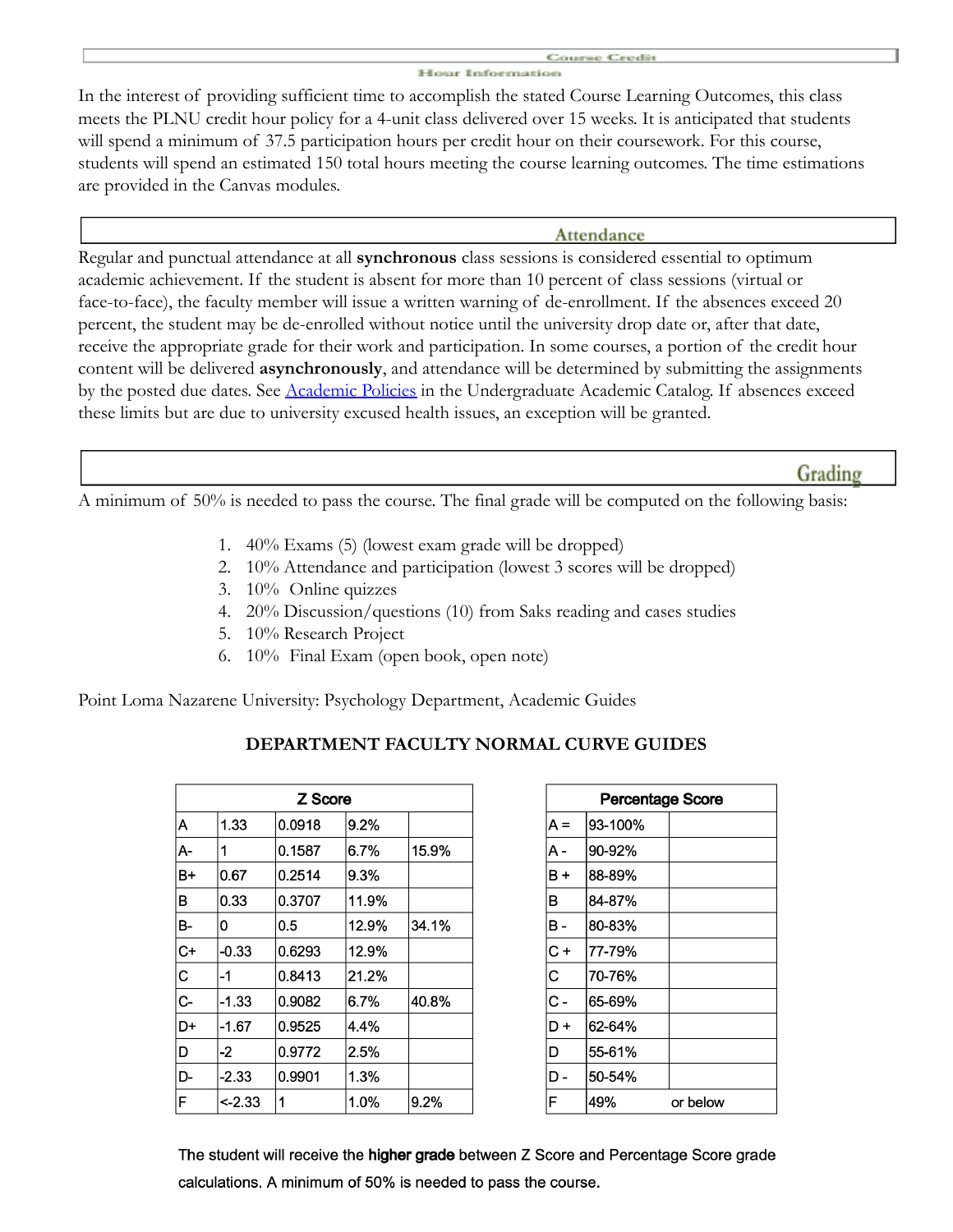## **Test Policies**

If a student cannot take a test due to any circumstances the student needs to notify the professor prior to the examination (in person or by phone/email). Any missed exam will result in a **5% deduction** taken from the final grade of that exam (whether taken early or late).

#### **Assignments**

## **Lecture Response Questions**

For each class period, you will have lecture content to view prior to class. With the links to the videos for the lecture, the content is response questions for you to answer. Some of the questions are listed in the assignment, while others are embedded within the videos themselves. You will be graded on (a) whether you answered/addressed all the questions asked, and (b) the level of effort/engagement displayed in your responses.

# **Online quizzes**

You will be given an online quiz for each chapter of the book which will consist of 5 questions pulled from a test bank. You can take the quizzes as many times as you would like, but each time the questions will be pulled randomly from the test bank. Your highest score on a quiz will be kept as your final score.

# *An Anthropologist on Mars* **Discussion**

For these assignments, you will be assigned a chapter (case study) to read in Oliver Sacks, *An Anthropologist on Mars*. When you get to synchronous class time, you will be broken up into groups to complete a series of questions based on the case studies. You will submit your group's responses to the questions on Canvas for grading.

# **Research Project**

Students will pick a disorder to research and will create a video presentation. The video should contain information regarding: (1) the prevalence of the disorder, (2) the disorder clinical signs and symptoms (e.g., diagnostic symptoms and the typical age of onset), (3) underlying pathology of the disorder (specifying what underlying neurologic issue is causing the disorder and how that fits into the developmental period), (4) describe the typical neuropsychological (cognitive) deficit(s) associated with the disorder, (5) potential treatments and (6) reference list. The presentation should take 10 minutes.

The presentation must include:

- A minimum of FOUR references in APA format
	- o TWO must be ORIGINAL papers from PubMed or PsychInfo (reviews OK, not just the abstracts!)
	- o Appropriate sources may also include PsychInfo or PubMed (preferred!), government websites (.gov), or documents published by universities.
		- Newspaper articles, Wikipedia, about.com, or other websites that are not primary sources are not appropriate for this paper.
		- Ask me if you are unsure.
	- o You may use your textbook, but it does NOT count as one of the four references
	- o References should be used in a meaningful way, not just used to meet the minimum requirements of the assignment

Research Presentation Grading:

- Accuracy of Information (10 pts)
- Creativity/Originality of Presentation (5 pts)
- Clarity, organization, and communication skills of presentation (including quality of sources) (10 pts)
- Response to students' presentations (including quality of response) (5 pts)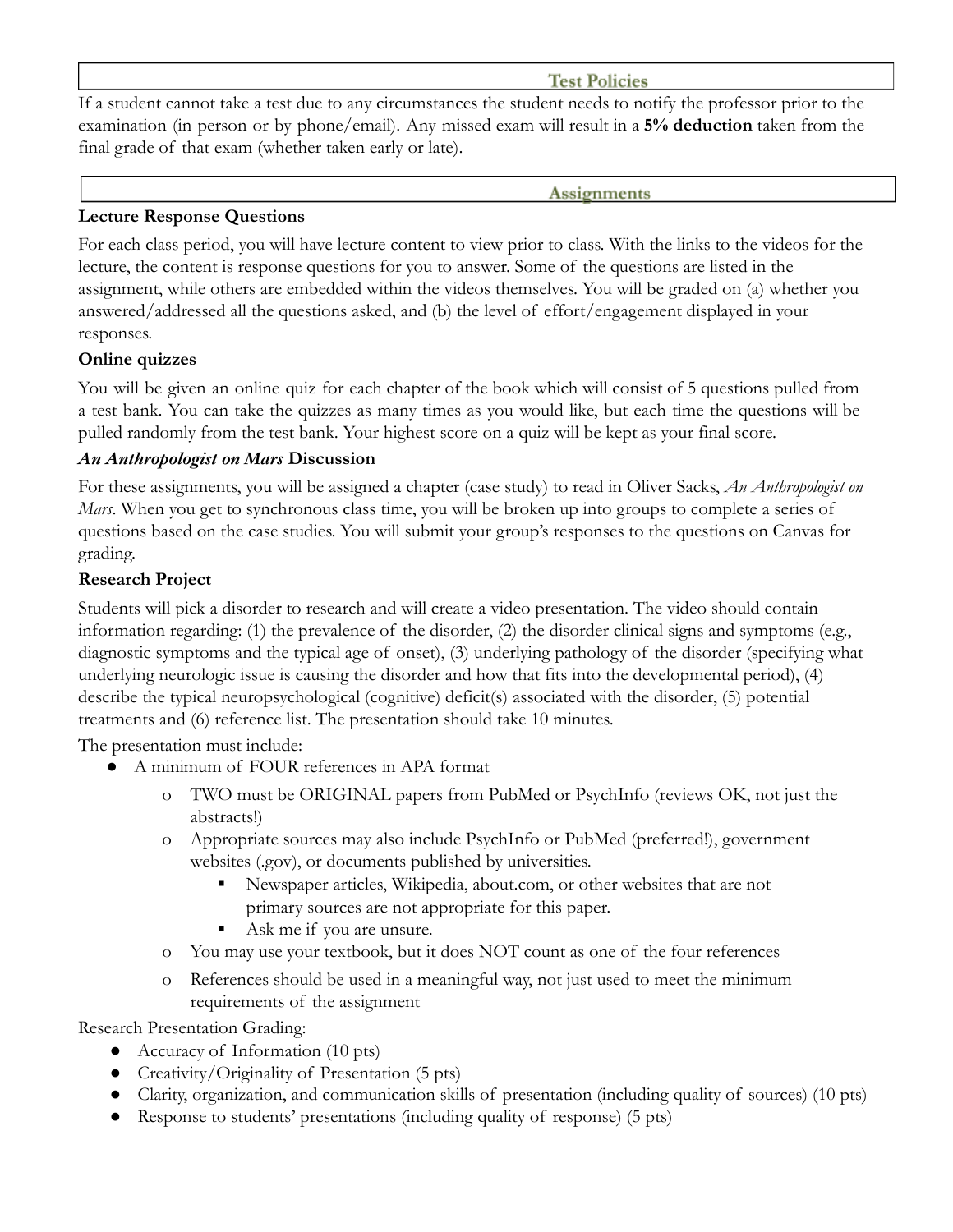#### **Late Policy**

Any missed or late assignments will result in a **5% deduction** taken from the final grade of that examor assignment. These deductions occur one time for each exam or assignment and are not cumulative by the length of time. All late or missed work must be turned in by the last week of class (**Friday by 11:59 pm**), prior to final exams to receive credit.

#### Austhorizaction

State authorization is a formal determination by a state that Point Loma Nazarene University is approved to conduct activities regulated by that state. In certain states outside California, Point Loma Nazarene University is not authorized to enroll online (distance education) students. If a student moves to another state after admission to the program and/or enrollment in an online course, continuation within the program and/or course will depend on whether Point Loma Nazarene University is authorized to offer distance education courses in that state. It is the student's responsibility to notify the institution of any change in his or her physical location. Refer to the map on [State Authorization](https://www.pointloma.edu/offices/office-institutional-effectiveness-research/disclosures) to view which states allow online (distance education) outside of California.

In order to be successful in the online environment, you'll need to meet the minimum technology and system requirements; please refer to the *[Technology and System](https://help.pointloma.edu/TDClient/1808/Portal/KB/ArticleDet?ID=108349) Requirements* information. Additionally, students are required to have headphones speakers compatible with their computer available to use. If a student needs technological resources, please contact [student-tech-request@pointloma.edu.](mailto:student-tech-request@pointloma.edu)

Problems with technology do not relieve you of the responsibility of participating, turning in your assignments, or completing your classwork.

#### Auctor chemoratic Accommodations

While all students are expected to meet the minimum standards for completion of this course as established by the instructor, students with disabilities may require academic adjustments, modifications, or auxiliary aids/services. At Point Loma Nazarene University (PLNU), these students are requested to register with the Disability Resource Center (DRC), located in the Bond Academic Center ([DRC@pointloma.edu](mailto:DRC@pointloma.edu) or 619-849-2486). The DRC's policies and procedures for assisting such students in the development of an appropriate academic adjustment plan (AP) allow PLNU to comply with Section 504 of the Rehabilitation Act and the Americans with Disabilities Act. Section 504 prohibits discrimination against students with special needs and guarantees all qualified students equal access to and benefits of PLNU programs and activities. After the student files the required documentation, the DRC, in conjunction with the student, will develop an AP to meet that student's specific learning needs. The DRC will thereafter email the student's AP to all faculty who teach courses in which the student is enrolled each semester. The AP must be implemented in all such courses.

If students do not wish to avail themselves of some or all the elements of their AP in a particular course, it is the responsibility of those students to notify their professor in that course. PLNU highly recommends that DRC students speak with their professors during the first two weeks of each semester about the applicability of their AP in that course and/or if they do not desire to take advantage of some or all the elements of their AP in that course.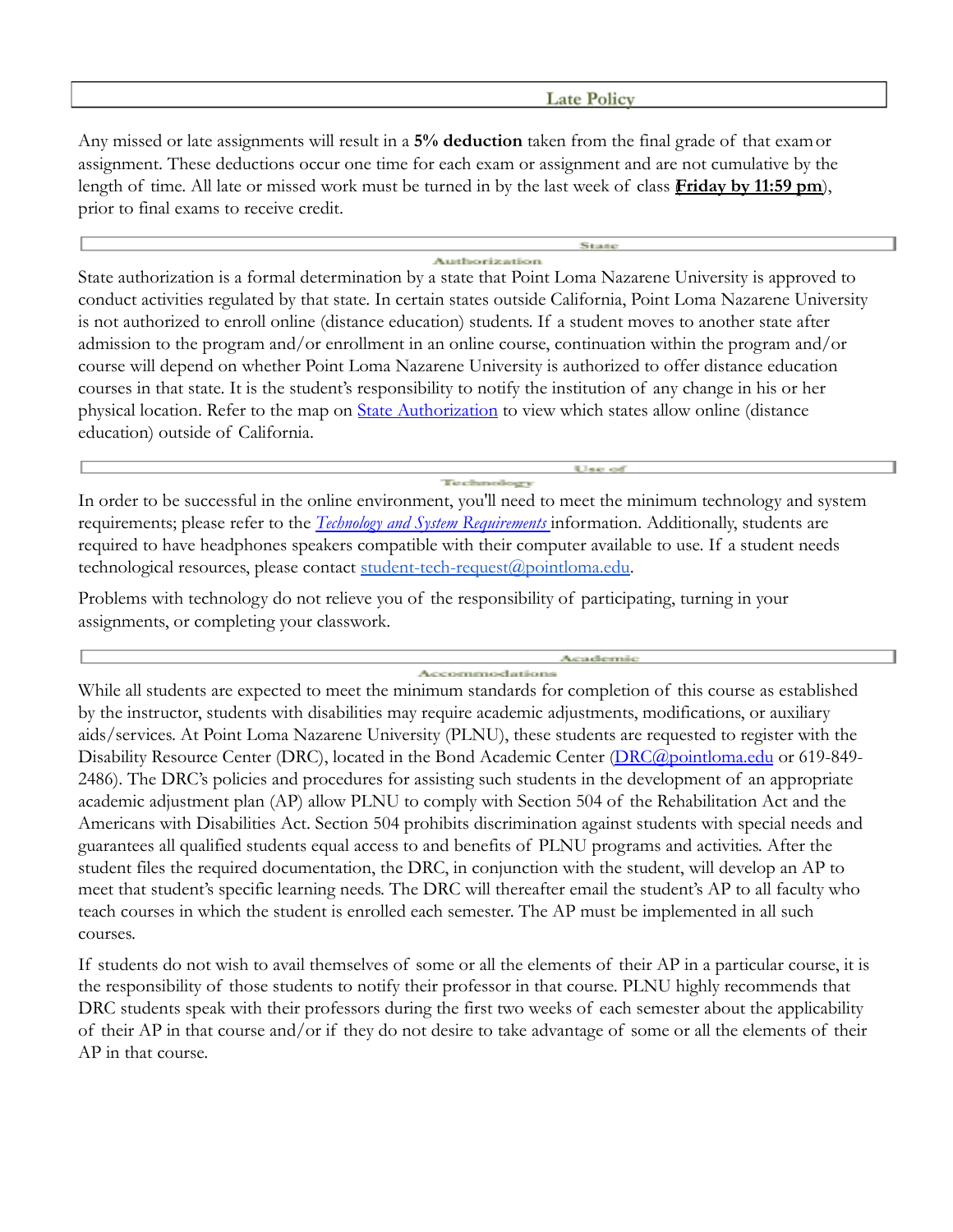Students should demonstrate academic honesty by doing original work and by giving appropriate credit to the ideas of others. As stated in the university catalog, "Academic dishonesty is the act of presenting information, ideas, and/or concepts as one's own when in reality they are the results of another person's creativity and effort. Such acts include plagiarism, copying of class assignments, and copying or other fraudulent behavior on examinations. A faculty member who believes a situation involving academic dishonesty has been detected may assign a failing grade for a) that particular assignment or examination, and/or b) the course." See [Academic Policies](http://www.pointloma.edu/experience/academics/catalogs/undergraduate-catalog/point-loma-education/academic-policies) in the undergrad student catalog.

**Copyright Policy** 

Point Loma Nazarene University, as a non-profit educational institution, is entitled by law to use materials protected by the US Copyright Act for classroom education. Any use of those materials outside the class may violate the law.

#### **FERPA Policy**

In compliance with federal law, neither PLNU student ID nor social security number should be used in publicly posted grades or returned sets of assignments without student written permission. This class will meet the federal requirements by (each faculty member choose one strategy to use: distributing all grades and papers individually; requesting and filing written student permission, or assigning each student a unique class ID number not identifiable on the alphabetic roster.). Also, in compliance with FERPA, you will be the only person given information about your progress in this class unless you have designated others to receive it in the "Information Release" section of the student portal. See [Policy Statements](http://www.pointloma.edu/experience/academics/catalogs/undergraduate-catalog/policy-statements) in the undergrad student catalog.

**Final Exam** 

Successful completion of this class requires taking the final examination on its scheduled day. The final examination schedule is posted on the Class Schedules site. No requests for early examinations or alternative days will be approved. In the rare case that a student is scheduled for more than three (3) final examinations on the same day, the student is authorized to contact each professor to work out an alternative time for one of those examinations. This professor needs to be contacted at least 2 weeks prior to finals for any and such arrangements.

**Course Schedule** 

This syllabus is not a contract. It is designed to help you organize your study and meet the requirements of the course. Professor reserves the right to make changes from time to time.

**Note:** Given the hybrid and online modalities being used in the 2021-2022 academic year, the content of the course schedule and assignments will be posted in Canvas.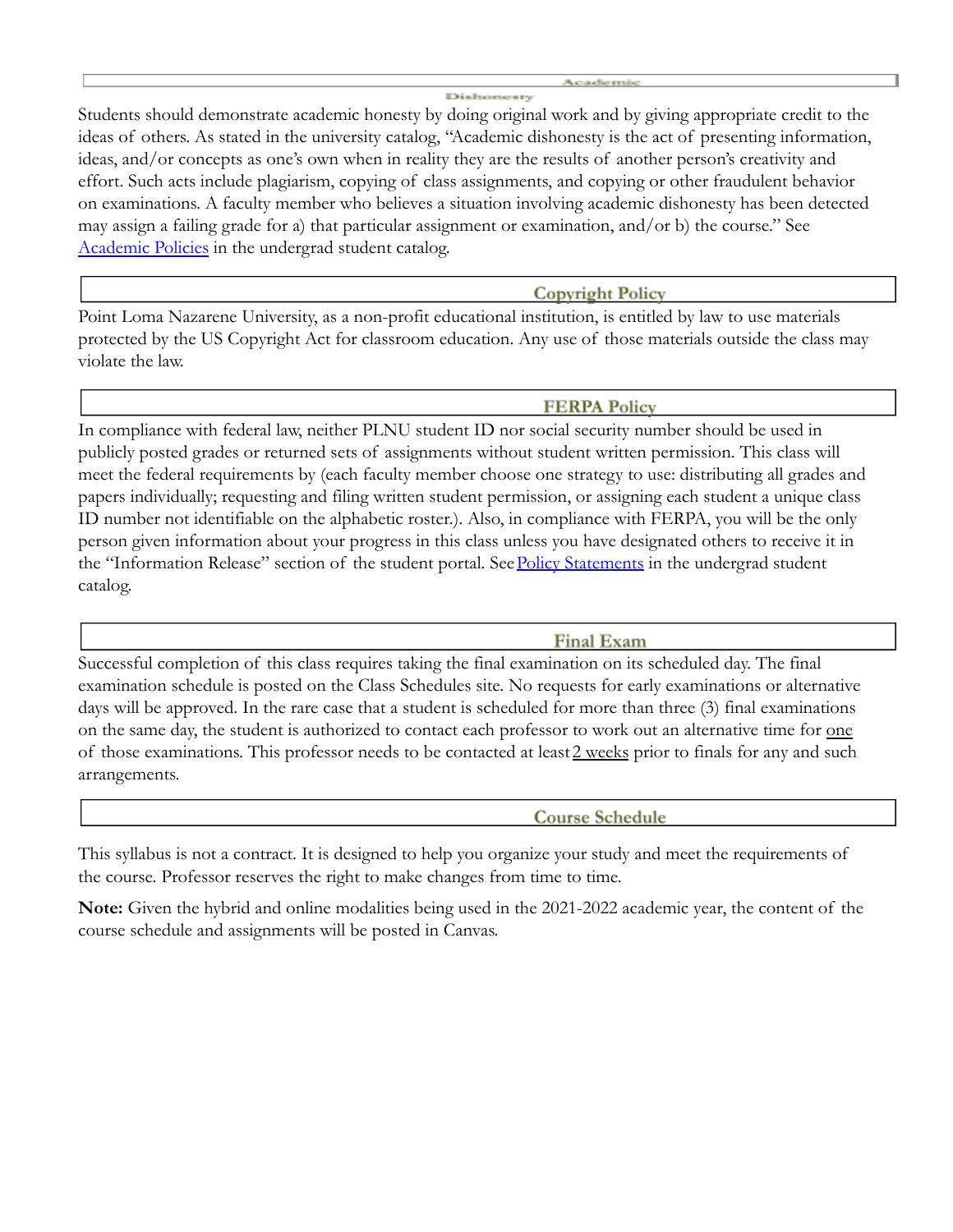# **Course Calendar**

| Week           | Date     | Day          | Assignment                                                                          |  |
|----------------|----------|--------------|-------------------------------------------------------------------------------------|--|
| 1              | 8/30/21  | $\mathbf M$  | <b>Fall Semester Starts</b>                                                         |  |
| $\mathbf{1}$   | 9/1/21   | W            | Introduction to Course/Syllabus                                                     |  |
|                |          |              | Kolb Ch. 1 Development of Neuropsychology                                           |  |
| $\sqrt{2}$     | 9/6/21   | $\mathbf M$  | Kolb Ch. 3 Nervous System Organization                                              |  |
|                |          |              | Quiz 1                                                                              |  |
| $\overline{2}$ | 9/8/21   | W            | Kolb Ch. 4/5 Activity & Comm. Between Neurons                                       |  |
| $\overline{3}$ | 9/13/21  | $\mathbf M$  | Kolb Ch. 8 Sensory Systems                                                          |  |
|                |          |              | Quiz 2                                                                              |  |
| $\overline{3}$ | 9/15/21  | W            | Kolb Ch. 9 Motor Systems                                                            |  |
|                |          |              | EXAM 1 (due Saturday, 9/18 by 11:59 PM)                                             |  |
| $\overline{4}$ | 9/20/21  | $\mathbf{M}$ | Kolb Ch. 13 Occipital Lobes                                                         |  |
|                |          |              | Quiz 3                                                                              |  |
| $\overline{4}$ | 9/22/21  | W            | Kolb Ch. 14 Parietal Lobes                                                          |  |
|                |          |              | Sacks assigned reading                                                              |  |
| 5              | 9/27/21  | $\mathbf M$  | Kolb Ch. 15 Temporal Lobes                                                          |  |
|                |          |              | Quiz 4                                                                              |  |
| 5              | 9/29/21  | W            | Kolb Ch. 16 Frontal Lobes                                                           |  |
|                |          |              | Sacks assigned reading                                                              |  |
| 6              | 10/4/21  | $\mathbf{M}$ | Kolb Ch. 18 Learning and Memory                                                     |  |
|                |          |              | Quiz 5                                                                              |  |
| 6              | 10/6/21  | W            | Kolb Ch. 19 Language                                                                |  |
|                |          |              | EXAM 2 (due Saturday 10/9 by 11:59 PM)                                              |  |
| $\overline{7}$ | 10/11/21 | $\mathbf M$  | Kolb Ch. 20.1 Emotion Processing                                                    |  |
|                |          |              | Sacks assigned reading                                                              |  |
| $\overline{7}$ | 10/13/21 | W            | Kolb Ch. 20.2 Social Cognitive Functioning                                          |  |
| 8              | 10/18/21 | М            | Kolb Ch. 21 Spatial Behavior                                                        |  |
|                |          |              | Quiz 6                                                                              |  |
| $8\,$          | 10/20/21 | W            | Kolb Ch. 22 Attention and Consciousness                                             |  |
|                |          |              | Sacks assigned reading                                                              |  |
| 9              | 10/25/21 | М            | Kolb Ch. 23 Brain Development and Plasticity                                        |  |
|                |          |              | Quiz 7                                                                              |  |
| 9              | 10/27/21 | W            | Kolb Ch. 25 Plasticity, Recovery, and Rehab                                         |  |
|                |          |              | EXAM 3 (due Saturday, 10/30 by 11:59 PM)                                            |  |
| 10             | 11/1/21  | $\mathbf M$  | Kolb Ch. 24 Neurodevelopmental Disorders                                            |  |
|                |          |              | Quiz 8                                                                              |  |
| 10             | 11/3/21  | W            | Kolb Ch. 26 Neurological Disorders                                                  |  |
|                |          |              | Sacks assigned reading                                                              |  |
| 11             | 11/8/21  | $\mathbf M$  | Kolb Ch. 6 Drugs, Hormones, & Beh.                                                  |  |
|                |          | W            | Quiz 9                                                                              |  |
| 11             | 11/10/21 |              | Kolb Ch. 27 Psychiatric and Related Disorders                                       |  |
| 12             | 11/15/21 | $\mathbf M$  | Kolb Ch. 2 Research of Human Brain and Beh.                                         |  |
|                | 11/17/21 | W            | Submit peer-reviewed research article                                               |  |
| 12             |          |              | Kolb Ch. 7 Imaging the Brain's Activity<br>EXAM 4 (due Saturday, 11/20 by 11:59 PM) |  |
| 13             | 11/22/21 | M/W          | THANKSGIVING BREAK - No Class                                                       |  |
|                |          |              |                                                                                     |  |